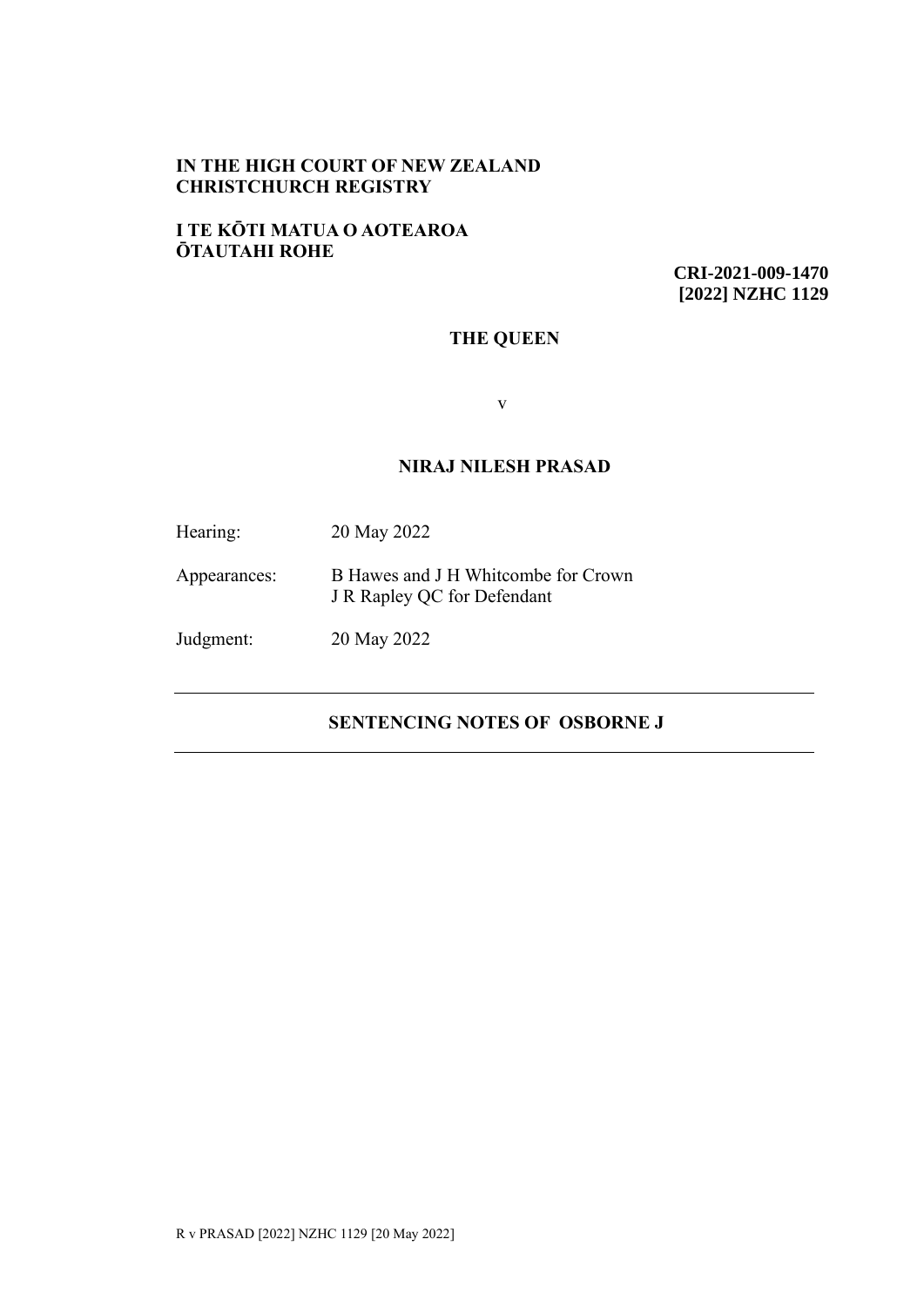[1] Mr Prasad, there are a number of matters I need to discuss before I impose a final sentence. You may remain seated while I am talking and I will indicate towards the end when you need to stand.

[2] Niraj Nilesh Prasad, you appear for sentence today on a charge of murder.<sup>1</sup> On 21 February 2021 you murdered Faiz Ali at his home in Christchurch. The jury found you guilty of that charge.

[3] You also appear today for conviction and sentence for assaulting Nalini Roy, a person whom you were in a family relationship with, on 25 August 2020, a charge to which you pleaded guilty.<sup>2</sup>

[4] Given the gravity of the murder charge, most of my remarks to you will be focused on sentence for murder.

[5] As you have heard counsel discuss, the sentence for murder is life imprisonment, unless such a sentence would be manifestly unjust. In your case, there is no suggestion that such a sentence would be unjust — so life imprisonment will be your sentence. That means you will only ever be released on parole from prison if the Parole Board considers it is safe for you to live within the community. If you are ever released from prison, you could be recalled to serve your life sentence if, at any time, it is brought to the attention of the Parole Board that you are again assessed as being a risk to the community.

[6] The single question for me today in relation to the charge of murder is what minimum period of imprisonment (MPI) you should serve as a condition of that life sentence. The MPI is the period you must spend in prison before parole is even considered a possibility. I emphasise the word *possibility* because even *after* the expiry of the MPI you will only get parole if the Parole Board considers that it is appropriate in terms of the risk you pose.

<sup>&</sup>lt;sup>1</sup> Crimes Act 1961, ss 167 and 172.

Crimes Act, s 194A.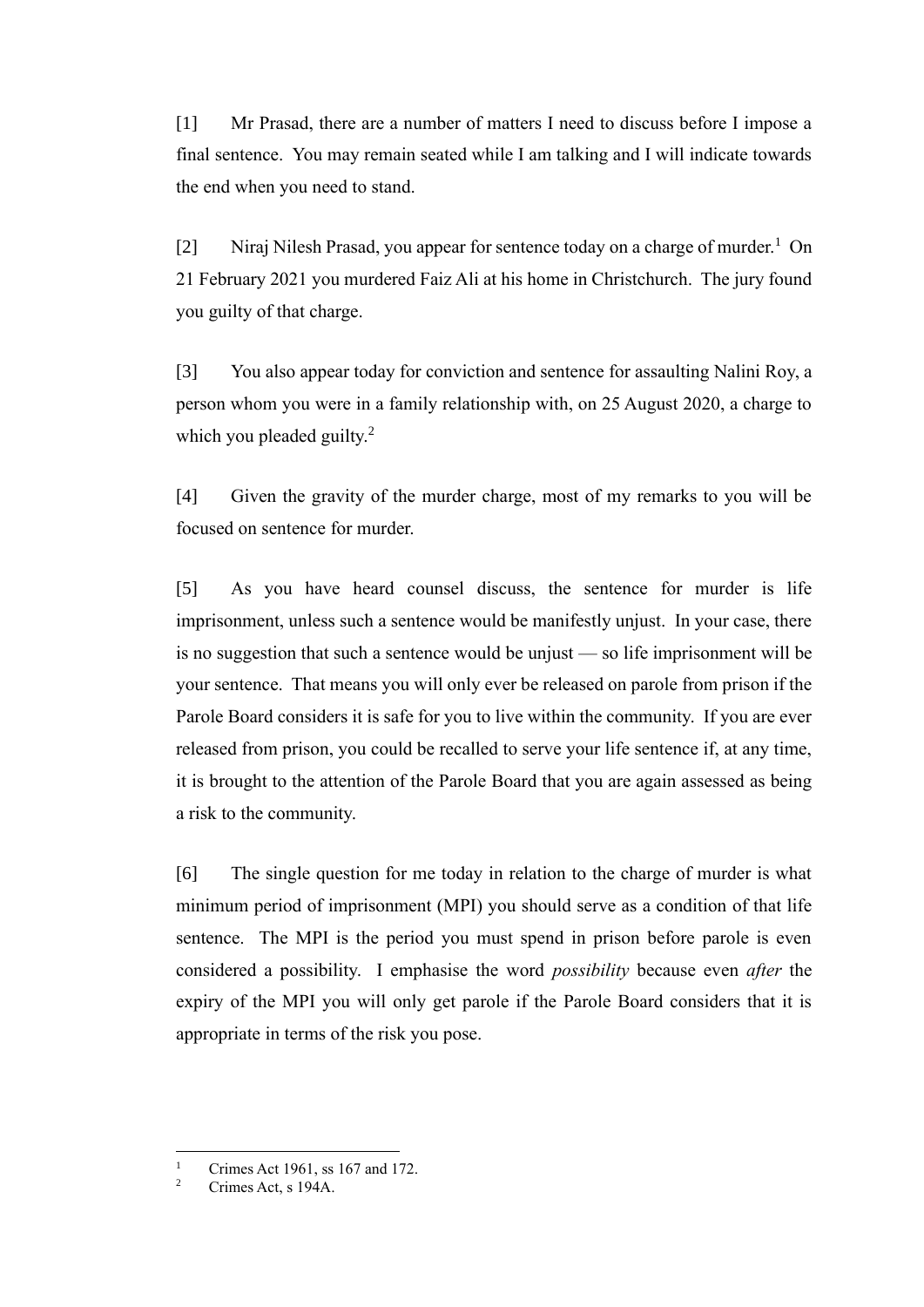[7] In order to determine the MPI appropriate in your case, Mr Prasad, I must consider a number of matters so I first start by summarising what you did on 21 February 2021.

### **The facts**

[8] Your killing of Mr Ali arose out of the way you reacted to the end of your relationship with Ms Roy and the decision of Ms Roy and Mr Ali to have a relationship. You became separated from Ms Roy in August 2020 as a result of your assault upon her for which you will also be convicted today. As a result of that assault you were bailed and had a protection order placed on you.

[9] On the day before the murder, as a result of your taking a photograph of Ms Roy's car outside Mr Ali's home, Mr Ali had a trespass notice delivered to you. Earlier that afternoon you had discussions with your son and you told him in Hindi either that you were going to harm Mr Ali or kill Mr Ali (the Hindi expression being, I accept, ambiguous).

[10] Around 5 pm on 21 February 2021, you armed yourself with a hammer, a machete, and a filleting knife. You also took gloves which you wore while in Mr Ali's apartment. You went to that apartment and gained entry by removing a glass pane in a door. You remained inside for some time before leaving for a period to put petrol in your car. Sometime after 5.20 pm you returned to the apartment and effectively lay in ambush for Mr Ali who arrived home about two hours later. He was on the telephone to Ms Roy as he entered the apartment. Her evidence, which I have no doubt the jury accepted, was that Mr Ali had been talking to her on his drive home and when he reached home the conversation continued with this brief exchange:

| He said:  | I reached home.                                                                               |
|-----------|-----------------------------------------------------------------------------------------------|
| She said: | Are you safe?                                                                                 |
| He said:  | Yes.                                                                                          |
| She said: | Oh you're gonna miss me because I'm not gonna stay there<br>tonight, I'm staying with my son. |
| He said:  | Yes I would miss you my wife.                                                                 |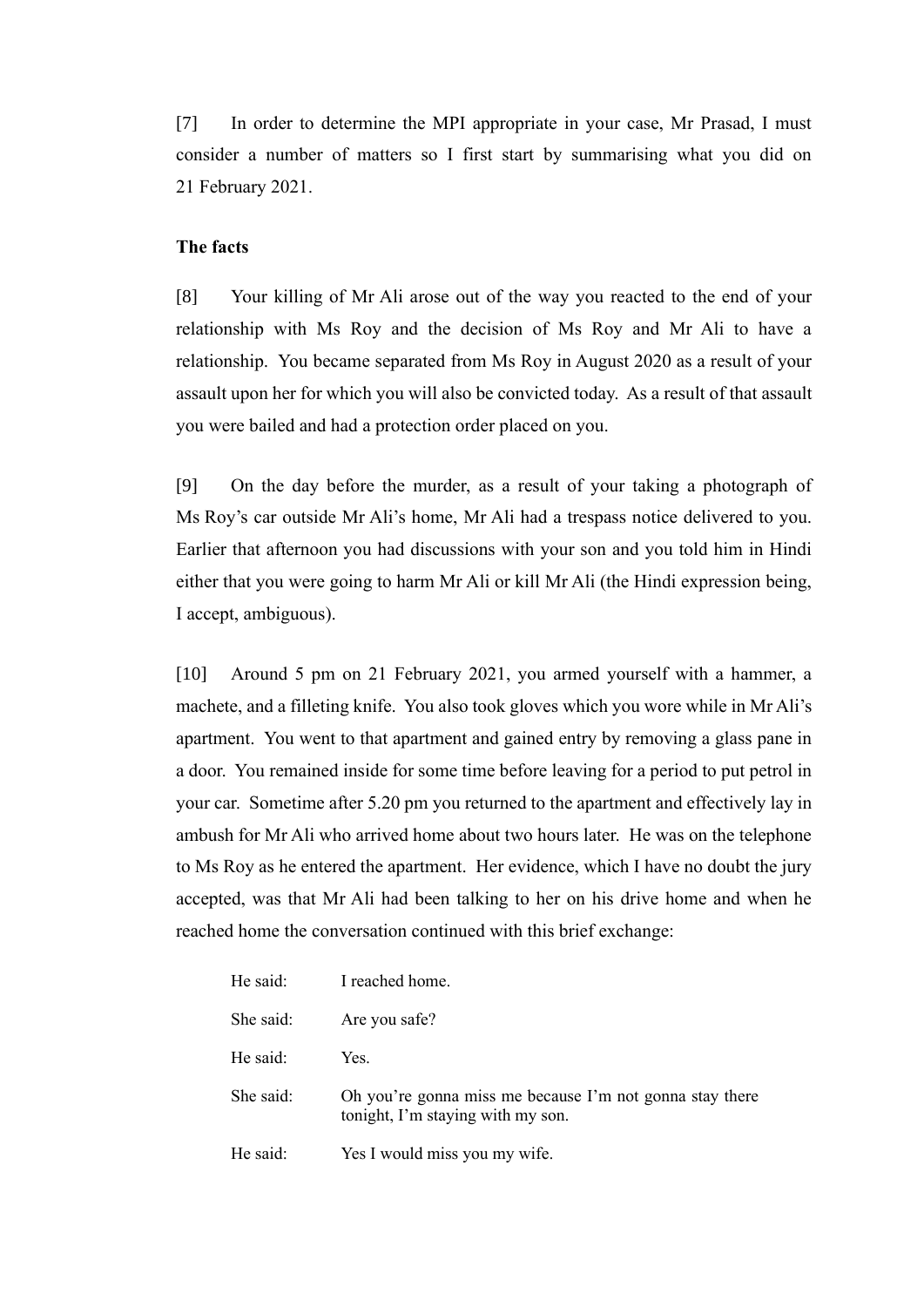[11] Those were Mr Ali's last words. Ms Roy heard through the telephone some yelling and screaming which led her, having collected her son, to rush to the apartment.

[12] In the meantime, you had been in the apartment with a hammer in your hand, according to your own statement to the police. You commenced an attack on Mr Ali. It must have lasted more than five minutes because it took that time for Ms Roy and your son to reach the apartment. You used both the hammer and the knife. You stabbed Mr Ali at least seven times. You struck Mr Ali in the head with the hammer more than 20 times. He had numerous defence wounds indicating that he was able to survive your attack for some appreciable time while you continued the attack.

[13] The entire right side of Mr Ali's skull was shattered and demolished.

[14] I am left in no doubt from the forensic evidence that your attack began in the hallway through which Mr Ali entered his apartment, the attack causing blood spattering there. The attack continued as Mr Ali struggled into the lounge/bedroom area. It came to its brutal conclusion, in the form of the 21 hammer blows to Mr Ali's head, while he was prone and unable to defend himself on the bed.

[15] Around the time your attack was ending, Ms Roy and your son arrived at the apartment and saw your bloodied, gloved hand on the inside door handle. They understandably ran and then drove to get the police.

[16] Shortly afterwards you left Mr Ali's address, taking the time to smash the windows of his vehicle as you did. As you left the apartment block you had the composure to explain to a neighbour "He was having an affair with my wife" before walking off. You were apprehended by the police shortly afterwards with the hammer and gloves in your car and the machete in your boot. You had left the knife in Mr Ali's apartment.

[17] Later that evening, in your statement to the police, you gave a number of explanations, some of which I need to mention.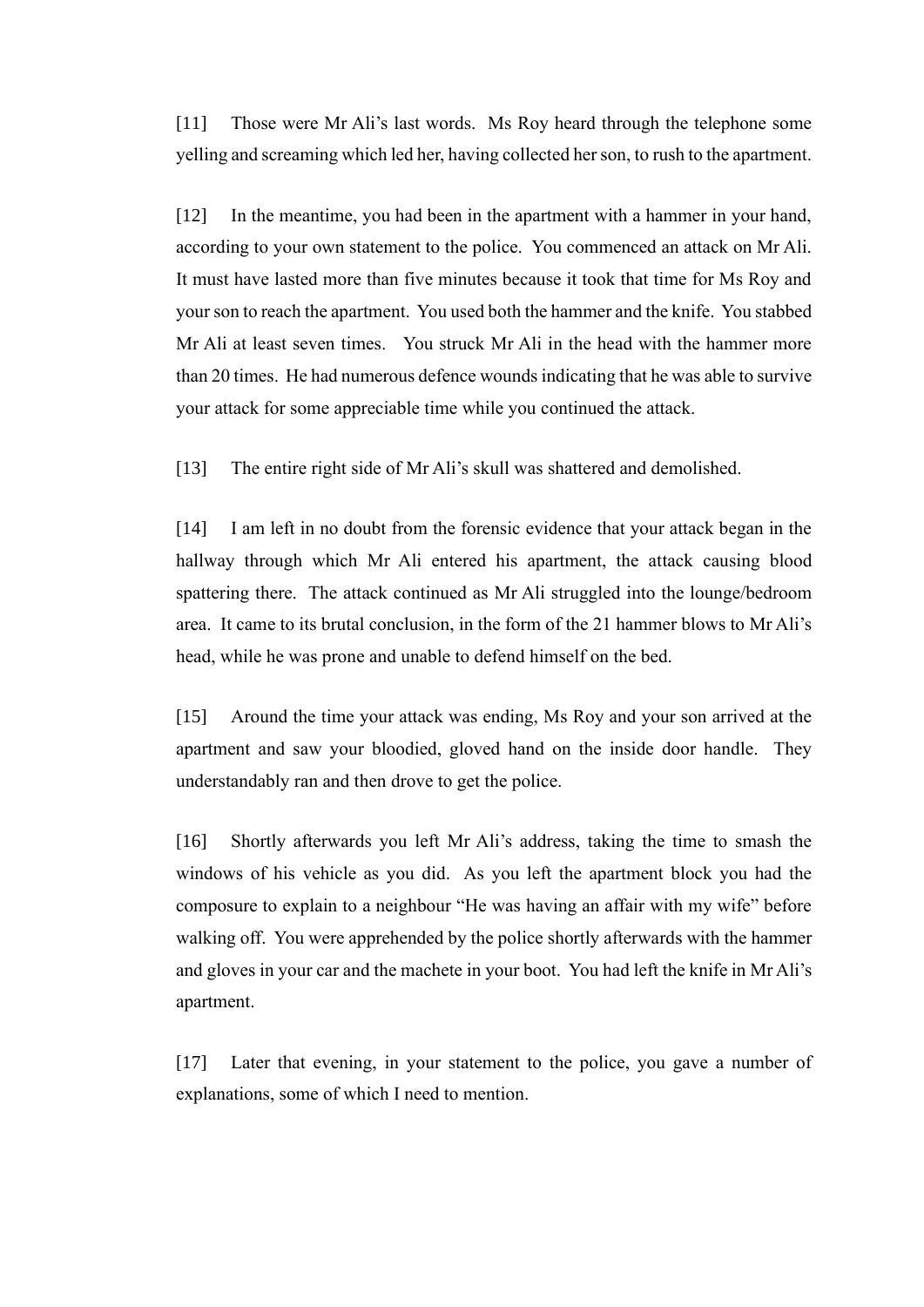[18] First, you said that what you wanted to do that day was to catch Mr Ali and Ms Roy "red handed", to take a photograph and to present it to your lawyer. I am left in no doubt that was a false explanation and that your true purpose in going to Mr Ali's apartment with the weapons and the gloves was to confront Mr Ali and/or your wife and to do at least one of them violence.

[19] Secondly, you indicated to the police variously that as Mr Ali entered his apartment talking on the telephone, he was talking about "sex and stuff" and other similar details. I have no doubt that that explanation to the police was false, created to provide a self-serving explanation for your attack on him, and that Ms Roy's evidence as to the conversation was truthful and accurate. It was not suggested to her in cross-examination that her version of the phone call was inaccurate.

[20] Thirdly, you gave the police a range of explanations as to Mr Ali's response when he saw you in the apartment — variously you explained that he came at you and kicked you in the stomach, that he "kinda pushed you" and that he "threw a punch at you at first". I have no doubt that your attack upon him on his arrival in his own apartment, as indicated by the brevity of the telephone discussion at that point, indicates that you attacked him from virtually the moment he entered the hallway. Any modest extent to which Mr Ali was able to fight back was entirely in self-defence of your attack.

[21] I have no doubt that the jury was satisfied that in your attack on Mr Ali in his apartment you consciously intended to kill him.

[22] I also have no doubt that yours was not a case of having "snapped" or being triggered on overhearing an intimate conversation in the apartment. You had gone to the apartment armed with lethal weapons with the intention of doing violence. It is not without significance that your explanation for your assault on Ms Roy six months earlier was that you had "snapped" because you believed Ms Roy was cheating on you. Your attack on Mr Ali was clearly motivated by a determination on your part that Mr Ali and your estranged wife would not enjoy a relationship. Other incidents preceding your February attack point to the intensity and focused determination you had in that regard — a verbal attack on your wife in Mr Ali's workplace to the hearing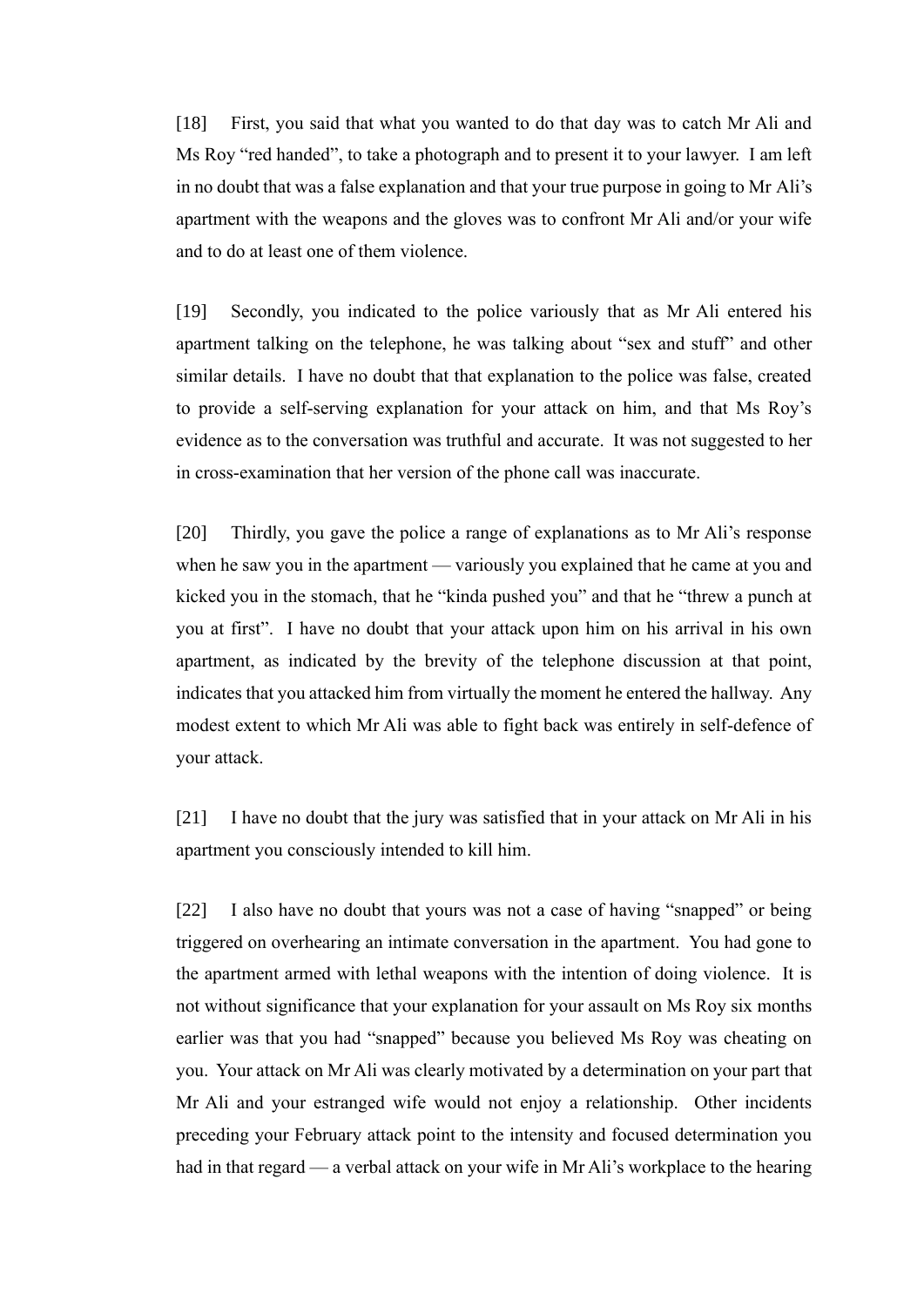of others, a disregard of your bail conditions and the protection order, a burglary of Mr Ali's home and the theft of items personal to Ms Roy, the photographing of your wife's car at Mr Ali's home, your resentment at the receipt of a trespass notice the day before the attack, your statement to your son, also the day before you murdered Mr Ali, and then the subsequent statement to Mr Ali's neighbour immediately after the murder that he was having an affair with your wife. Most significantly, in all these events, is the way in which you armed yourself with weapons and gloves when you went to confront Mr Ali.

[23] There was significant premeditation, not just on the day of the attack.

[24] I also have no doubt that the frenzied nature of your attack resulted from the extremity of your building anger and jealousy and not from some triggering event in the apartment. Your conduct throughout that day shows your level of control right down to taking the time to smash Mr Ali's car windows and then to take the time to explain to his neighbour that he was having an affair with your wife.

#### **Victim impact statements**

[25] Mr Ali was clearly a much-loved man in his prime; a wonderful, caring and gentle man, an honourable man; a man whom we have heard this morning lived out a philosophy of "don't worry, be happy". He was a most generous bastion of financial support, a rock for all those around him and dependent upon him. I acknowledge the cruel loss that each member of his family has suffered.

[26] I also acknowledge, particularly in the case of Ms Roy, the compounded hurt that you have suffered through Mr Prasad's determination to characterise you as someone who has wronged him and to see himself as a victim. I find it unsurprising that in the relatively detailed terms that his apologies were written, no apology is written to you. I honour the bravery of you and Mr Prasad's son in rushing to the apartment that day when Mr Ali was clearly in danger.

[27] I also wish to acknowledge in this public forum the concern and bravery of the women, and I will not embarrass them by naming them here, who, out of concern for their neighbours in the apartment block, went to Mr Ali's apartment to try to assist. I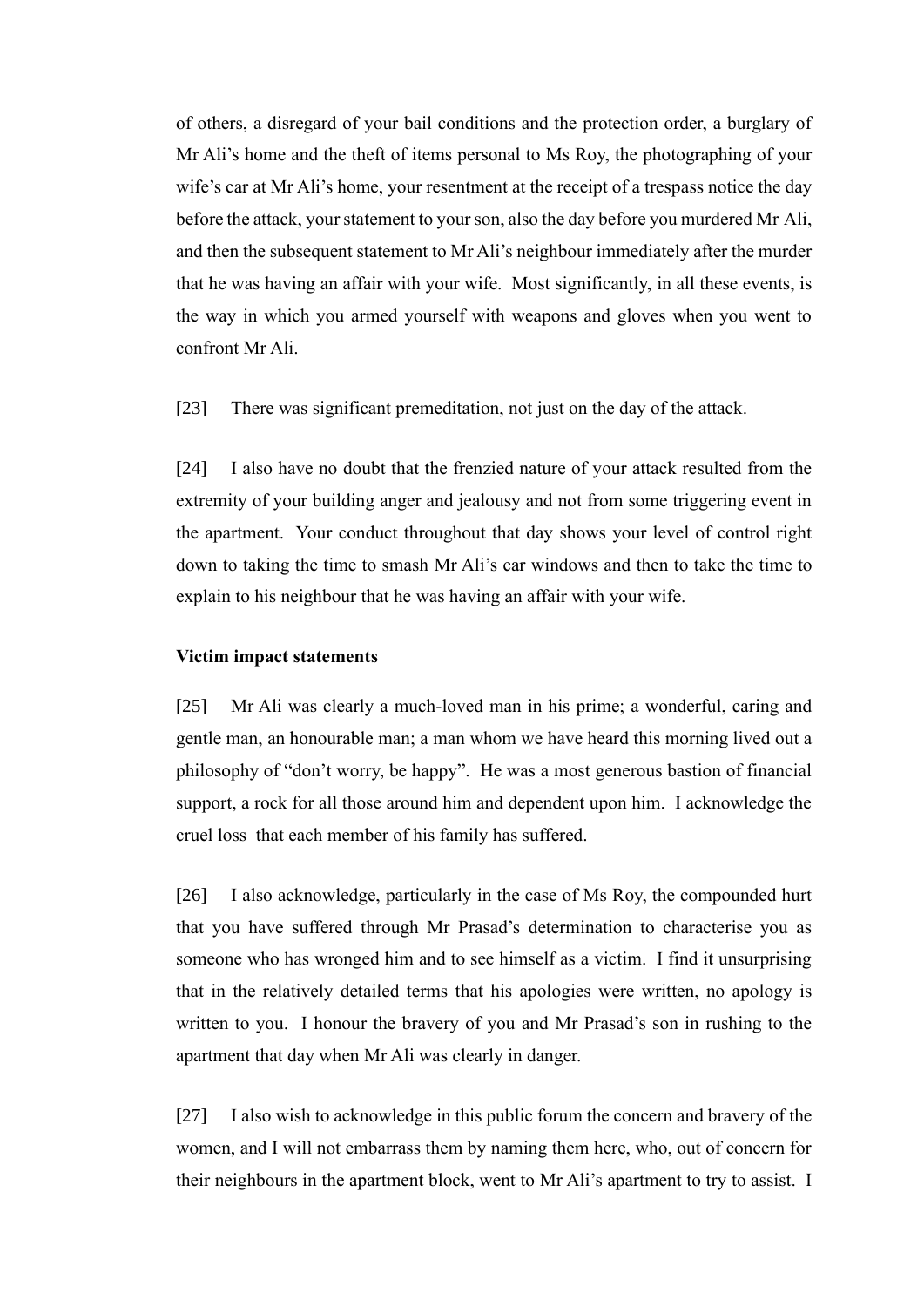asked the officer-in-charge to provide each of them with a copy of my sentencing notes. I honour today, too, their bravery.

## **Personal circumstances**

[28] Your personal circumstances, Mr Prasad. I now turn to those. You are now, as I understand it, 39 years of age.

[29] I will only briefly refer to your personal circumstances as I am satisfied, having regard to Court of Appeal authority, that your previous good character cannot justify an alteration to the assessment of whether an MPI of 17 years' imprisonment would be manifestly unjust in this proceeding.<sup>3</sup>

<span id="page-6-0"></span>[30] That said, it is the case that until your significant assault on Ms Roy in August 2020, you had consistently through your life displayed good character. You have clearly been the backbone of your family as evidenced by the three references I have received from extended family members.

[31] I have also received and carefully considered a cultural report prepared by Dr Pushpa Wood. As Mr Rapley QC identified, Dr Wood refers to a notion of "shame" arising within the traditional family structure to which you belonged, when a member of the family exercises individual freedom which is not in keeping with the collective involvement and guidance of elders. Mr Rapley suggests that this provides context to how you responded to what he submits was provocation. I will return shortly to the topic of provocation.

[32] In addition to the cultural report I have a brief pre-sentence report from a Probation Officer. It summarises discussions with you which I find mostly not helpful to you. You now state through the probation officer that you have no memory of the act of violence perpetrated against Mr Ali, whereas in your lengthy statement to the police that evening, you related the events in self-serving detail in a way that laid the groundwork for your defence at trial. Also, in your discussion with the officer you dismissed the August 2020 assault on Ms Roy as not a serious incident, "just a slap",

<sup>3</sup> *Hamidzadeh v R* [2012] NZCA 550, [2013] 1 NZLR 369 at [86], citing *R v Williams* [2005] 2 NZLR 506 (CA); and *R v Parrish* (2003) 21 CRNZ 571 (CA) at [31].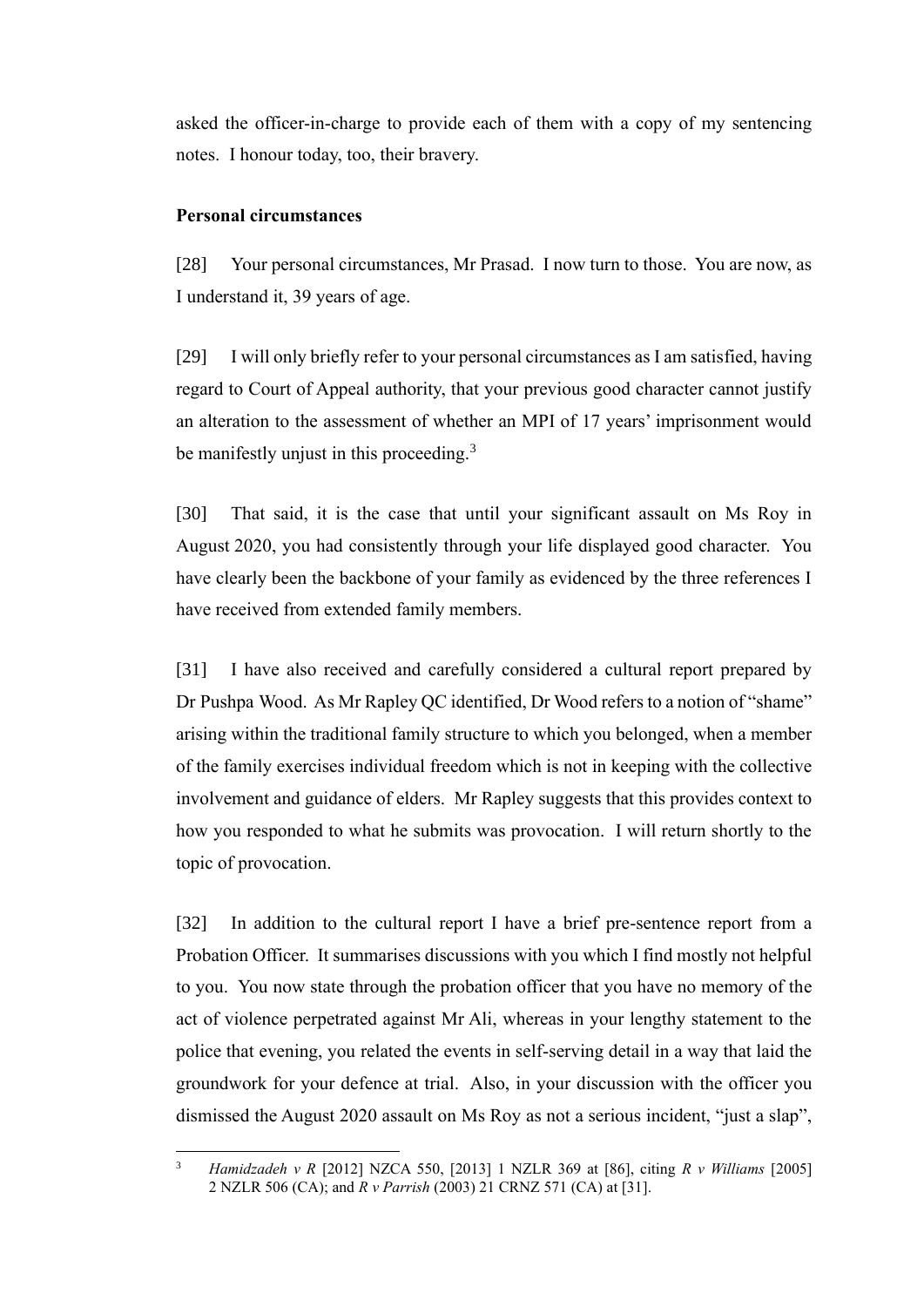when you in fact hit her both in the face and the side of the stomach, leading to visible injuries and bleeding, and a visit to both a hospital and a medical centre. Furthermore, you denied harassing your wife or Mr Ali when there is a clear messaging record of such behaviour, as well as your abusive confrontation at Mr Ali's workplace. Finally, you said you could not understand why you received a trespass notice the day before the attack when it was your own visit to the property deliberately to take photographs that led him to take that defensive step of giving you that notice.

[33] The report records you as having "presented as genuinely remorseful".

[34] I have been given copies of two letters you apparently sent to people in March 2022. In one you express regret to your own family who are at one level victims of your offending, but by no means the most central. In the second, you express regret to Mr Ali's family and friends, but you seem to focus on the day of the attack as your single response to the breakup of your marriage. As I have already observed, it is significant to me that not a word of remorse has been expressed to Ms Roy who, with your son, was the person apart from Mr Ali most affected by the attack.

[35] I do not accept the level of regret you have expressed amounts to remorse at a level that should influence your sentence.

### **Provocation**

[36] You have heard Mr Rapley address me on the concept of provocation.

[37] The Court of Appeal has recognised that in appropriate circumstances provocative words or conduct may be taken into account in mitigation of a sentence because they bear on culpability, that is, because they tell us how blameworthy the person involved was.<sup>4</sup> The Court of Appeal has recognised that the Court's assessment of provocation will be very much fact-dependent. The relevant circumstances may include: the nature, duration and gravity of the alleged provocative conduct; the timing of any response by the offender; whether the response was proportionate to the

<sup>4</sup> *Hamidzadeh v R*, above [n 3,](#page-6-0) at [71].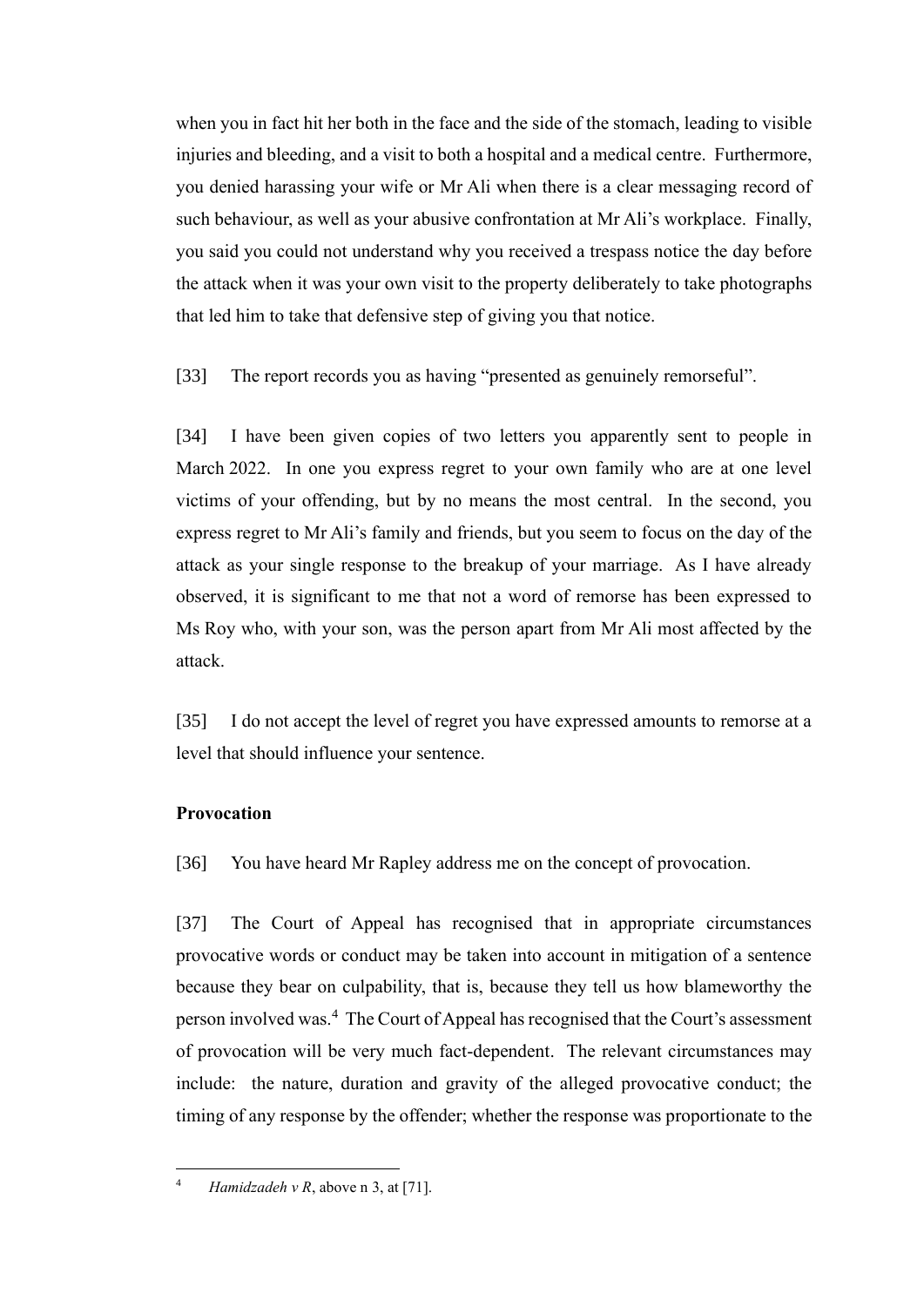nature, duration and gravity of the provocation; whether the provocation was or remained an operative cause of the offender's response; and whether the provocative conduct was such as to reduce the offender's culpability in all the circumstances.<sup>5</sup>

[38] When the facts of your attack on Mr Ali are considered, along with the background events leading to the attack and your steps immediately afterwards, there is nothing in the circumstances that existed that came close to being so provocative as to materially affect your culpability. While all cases turn on their own facts, I find a close parallel between your situation and that of the defendant in *R v Momoisea*. 6

#### **The approach to sentencing for murder**

[39] As I have indicated, the law in relation to sentencing for murder is clear cut. Under s 104 of the Sentencing Act 2002, the minimum period of imprisonment must be at least 17 years if there are certain circumstances involved, unless it would be manifestly unjust.

[40] Mr Rapley has accepted on your behalf that s 104 is engaged in your case, at least because of two factors: your unlawful entry into Mr Ali's home and because of the high level of brutality.<sup>7</sup>

[41] I recognise that all murders are in some sense brutal or callous. The brutality of your attack on Mr Ali — an attack on an undefended person, with two weapons, involving the extreme violence ultimately of 21 hammer blows to his head — was at the extreme end of brutality.

[42] These factors mean that under s 104, I must impose the 17-year minimum period unless it would be manifestly unjust to do so.

[43] Is an MPI of 17 years or more justified in the circumstances? I must consider your degree of culpability, as Mr Rapley has explained, and I must measure that

<sup>&</sup>lt;sup>5</sup> *Hamidzadeh v R*, above [n 3,](#page-6-0) at [62].<br><sup>6</sup> *R v Momoisea* [2018] NZHC 1577.

<sup>&</sup>lt;sup>6</sup> *R v Momoisea* [2018] NZHC 1577; appeal dismissed in *Momoisea v R* [2019] NZCA 528.

Sentencing Act 2002, ss  $104(1)(c)$  and  $(1)(e)$ .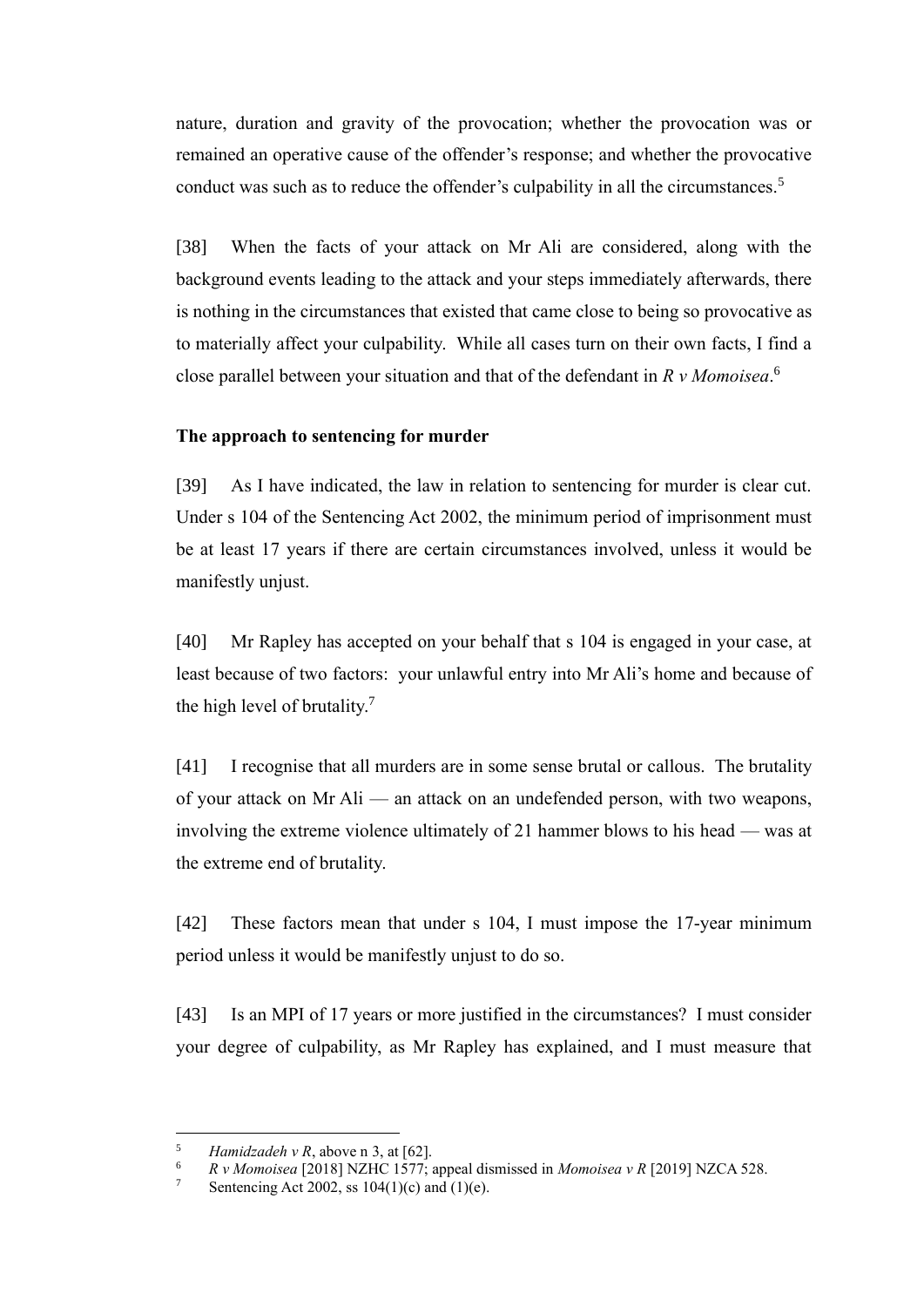against the standard range of murders, as well as any aggravating or mitigating circumstances attaching to the offending or to you personally.<sup>8</sup>

[44] As counsel have mentioned, both have previously referred me, and for this sentencing, to a range of cases. I will not discuss them all. There are numerous. For completeness, will footnote the cases I have referred to.<sup>9</sup>

[45] One particular case that stands out is the Court of Appeal's decision in *Christison v R* where a murder with similar features was found to justify a starting point MPI in the range of 18 years to 20 years.<sup>10</sup> In *Christison* the Court found three, rather than two, of the s 104 factors present.

[46] I am satisfied that a starting point of 18 years is appropriate when the culpability in your case is compared to the standard range of murders. I have regard to the policy under s 104 that the presence of one or more of the s 104 factors established means that the murder is sufficiently serious to justify an MPI of at least 17 years.

- [47] In terms of your particular offending, it was aggravated by these factors:
	- (a) the offence was committed while you were on bail on you pleading guilty for the assault on Ms Roy; $^{11}$
	- (b) there were several elements of premeditation in your offending, even though they do not reach the level of a s 104 trigger for premeditation, in that you went to Mr Ali's address armed with weapons and gloves with the intention of harming Mr Ali and you waited in ambush for him for several hours; $^{12}$
	- (c) the offending involved unlawful entry into his home;<sup>13</sup> and

 $R \text{ } v \text{ } Willians, above \text{ in } 3.$  $R \text{ } v \text{ } Willians, above \text{ in } 3.$ 

<sup>9</sup> *Skilling v R* [2011] NZCA 462; *Thurgood v R* [2012] NZCA 23; *Hamidzadeh v R*, above [n 3;](#page-6-0) *Singh v R* [2019] NZCA 436; and *Vea v R* [2020] NZCA 68.

<sup>&</sup>lt;sup>10</sup> *Christison v R* [2017] NZCA 168.

<sup>&</sup>lt;sup>11</sup> Sentencing Act, s 9(1)(c).<br><sup>12</sup> Section 9(1)(i).

<sup>&</sup>lt;sup>12</sup> Section 9(1)(i).<br><sup>13</sup> Sections 9(1)(b)

Sections 9(1)(b) and  $104(1)(c)$ .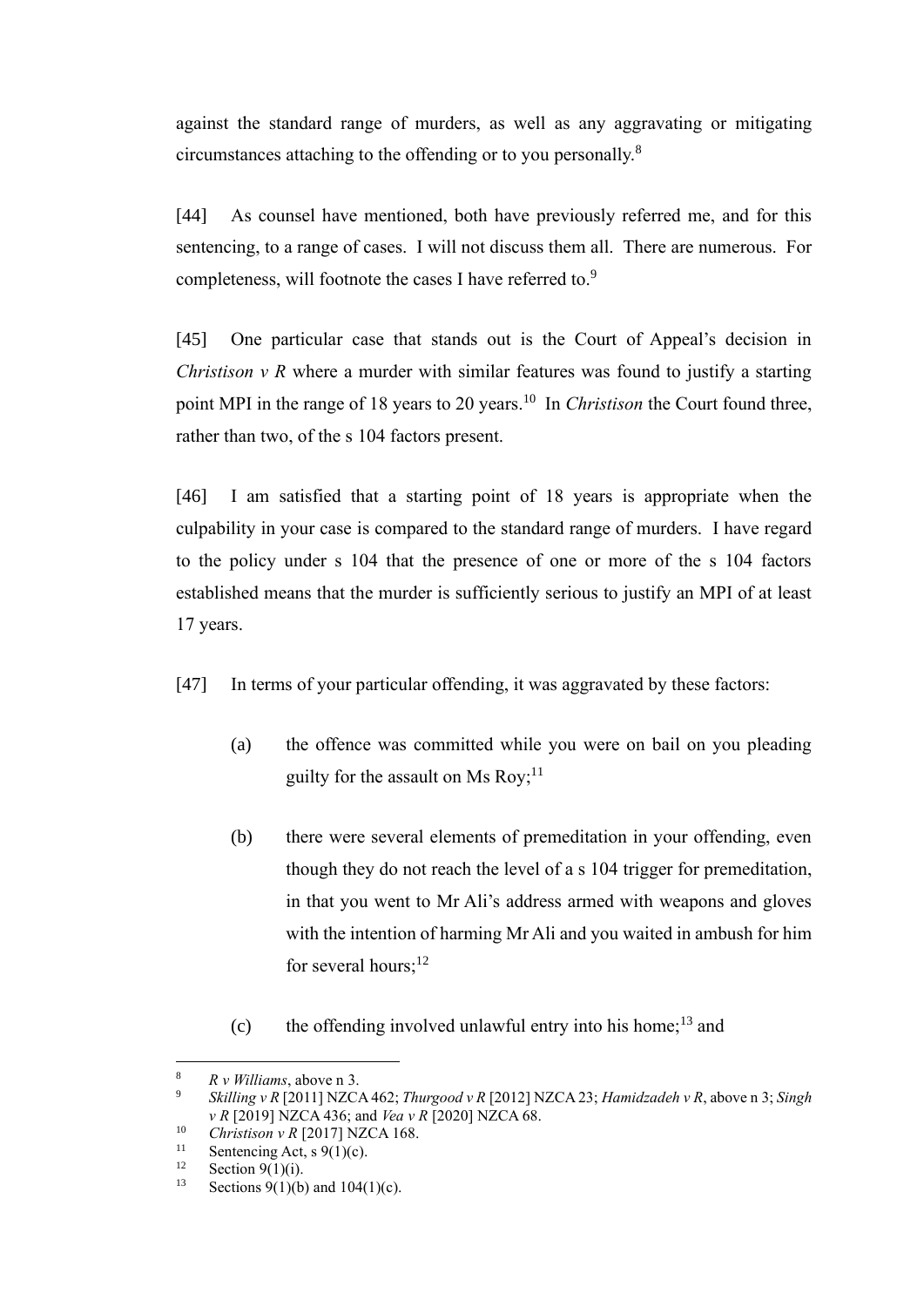(d) the offending involved the use of several weapons with the high level of brutality I have referred to.<sup>14</sup>

[48] Adjusting the 18-year starting point for those factors produces an adjusted starting point of 18 years and six months' imprisonment.

### **Mitigating considerations**

[49] Mr Rapley's principal submissions related to the proposition that your culpability was somewhat diminished by provocative words in the telephone conversation between Mr Ali and Ms Roy. In my discussion of the facts, I have explained to you why there can be no appropriate discount on that ground.

[50] Mr Rapley, in turning to your personal situation, has secondly submitted that your previous good character (by which he must be meaning previous to August 2020) justifies a reduction in your MPI. As I have explained already, a reduction on those grounds will rarely displace the benchmark of 17 years.<sup>15</sup> That said, some discount for prior good character could properly be brought into account in an appropriate case if it reduced a higher level of MPI. In your case, the distinct, earlier offending (on which I am about to enter a conviction) cuts across any credit for previous good character. You will, upon the basis I sentence you on that earlier charge, not have to serve additional time despite the separate offending.

[51] Mr Rapley thirdly submitted that I might properly take into account the report writer's assessment that you are genuinely remorseful. For the reasons I have explained, I do not consider you are entitled to a discount in that regard.

# **Would an MPI of at least 17 years be manifestly unjust?**

[52] I find nothing in the circumstances of your case that would render a sentence of at least 17 years manifestly unjust. There are no powerful mitigating circumstances to lead to such a finding. Mr Rapley has referred to the fact that you will be serving your period of imprisonment in New Zealand but you are not a stranger to

<sup>&</sup>lt;sup>14</sup> Sections 9(1)(a) and 104(1)(e).<br><sup>15</sup> P. *Williams*, above n <sup>2</sup> at [66]

 $R \text{ } v$  *Williams*, above n [3,](#page-6-0) at [66]; and *Hamidzadeh*  $v$  *R*, above [n 3,](#page-6-0) at [87]–[88].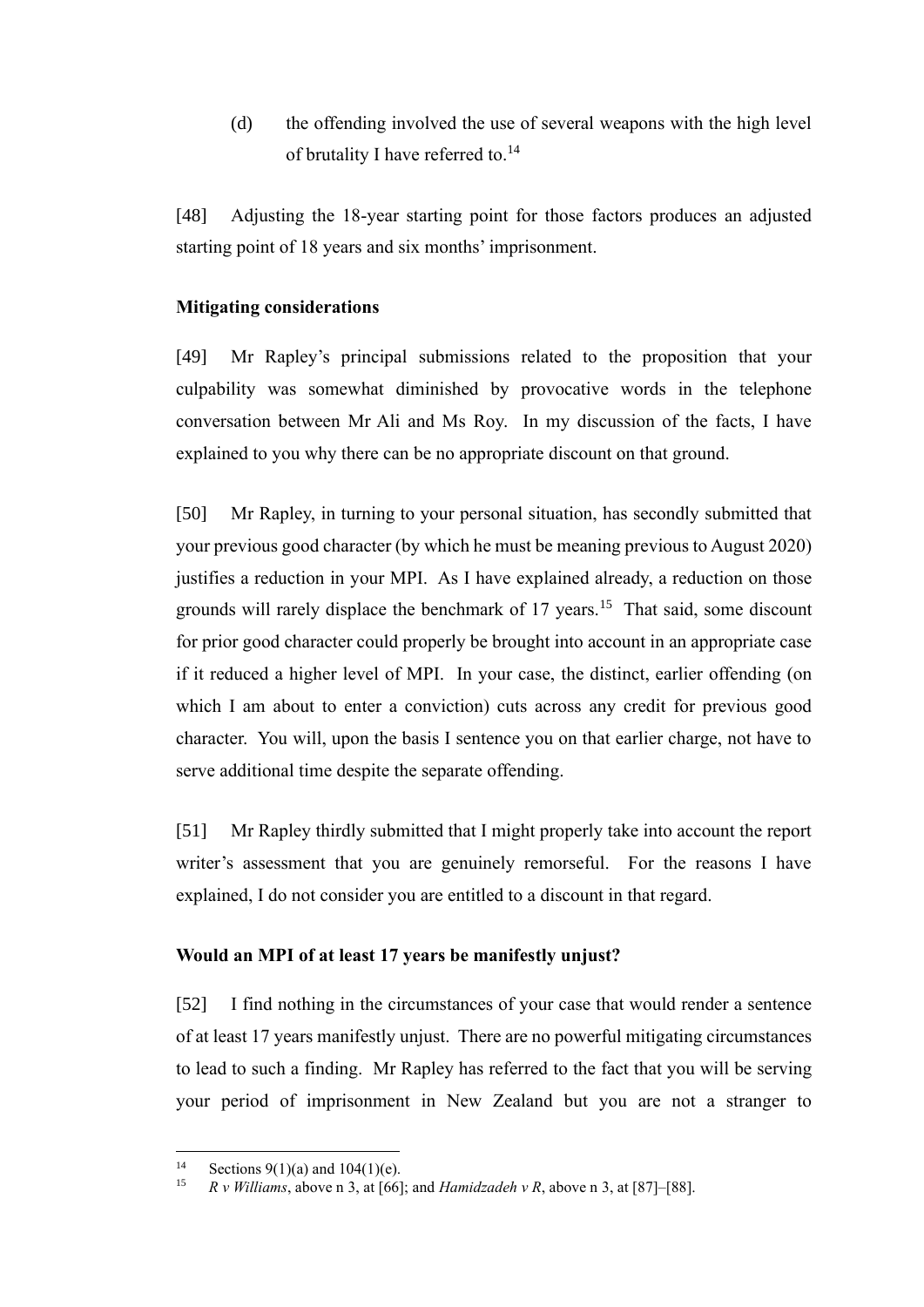New Zealand. You have made New Zealand your home. You will serve your sentence in the place you made your home. The MPI of 18 and a half years will not be manifestly unjust.

#### **The August 2020 offending – assault on Ms Roy**

[53] You pleaded guilty to the charge of assault on a person in a family relationship.

[54] The facts were that you reacted to Ms Roy telling you that she should leave you. You stood up, hit her once in the face and once on the side of her stomach. You stopped when there was blood coming from her mouth. Her left eye and cheek region began to swell. You took Ms Roy to a medical centre, whereupon she was transferred to hospital for an x-ray. Her diagnosed injuries were significant: swelling to her left eye and cheek, and soreness around her left shoulder and left hip.

[55] Your explanation, as I have said, was that Ms Roy had been cheating on you and would not answer your questions, and you then "snapped".

[56] The maximum penalty for that offence was two years' imprisonment. As a first offender, you were entitled to a moderate sentence.

[57] With the sentence that will now be imposed on you in relation to your subsequent murder of Mr Ali, I will impose a sentence of three months' imprisonment on the assault charge, to be served concurrently with your other sentence.

#### **Sentence**

- [58] Mr Prasad, please stand.
- [59] On the charge of murder you are sentenced to life imprisonment.
- [60] An MPI of 18 years and six months' imprisonment is imposed.
- [61] On the charge of assault on a person in a family relationship, I convict you and